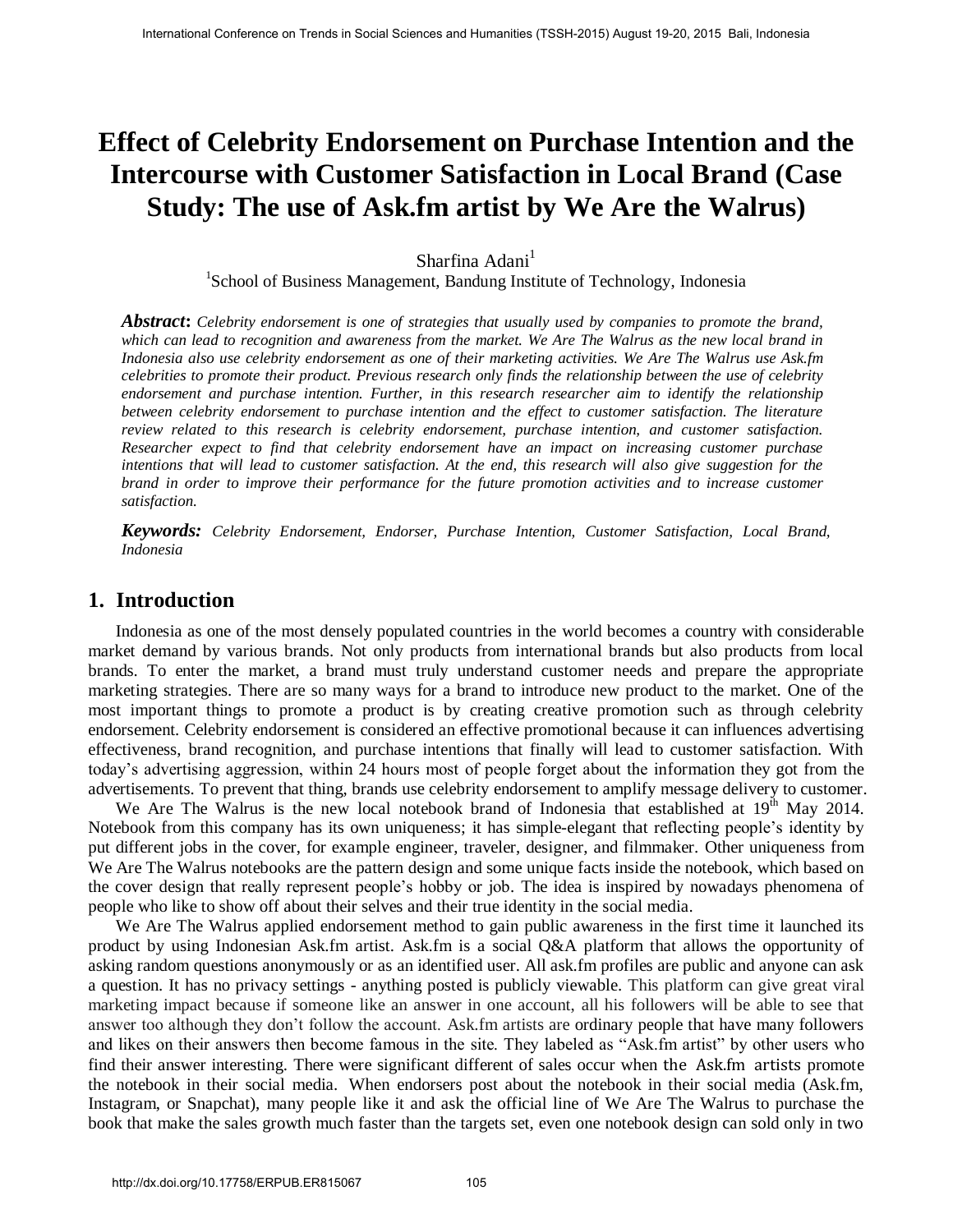days. As the new brand they still need to figure out if the endorsement really influence customer purchase intention and if the customer already satisfied with the brand or not. Therefore this research aims to know the effect of celebrity endorsement on purchase intention and customer satisfaction.

## **2. Theoretical Background**

#### **2.1. Celebrity Endorsement**

Celebrity was a person whose name could grab public attention, arouse public interest and generate profit from the public (Gupta, 2009) [1]. A celebrity endorser is "an individual who enjoys public recognition and who uses this recognition on behalf of a consumer good by appearing with it in an advertisement" (McCracken, 1989, page 310)[2]. Celebrities are seen as credible sources of information (Goldsmith et al, 2000) and the credibility of a celebrity is described as the total amount of positive features that create and increase the acceptation of the message (Erdogan, 1999)[3]. Endorsers' credibility considered as an important factor which might affect consumers' purchase intentions and attitudes toward advertising (Lutz, MacKenzie, and Belch, 1983) [1]. There are three dimensions as components of source credibility: 'Trustworthiness', 'Expertise' and 'Attractiveness' (Baker and Churchill, 1977; Giffin, 1967; Hovland, Janis, and Kelley, 1953; Joseph, 1982; Kahle and Homer, 1985; Maddux and Rogers, 1980; Mills and Harvey, 1972)[1]. Fracture on Trends in Social Science or Urals in Social Sciences and the methods in Social Sciences and August 19-2015 Balistonial and the method in the method in the method in the method in the method in the method in th

Trustworthiness refers to the "honesty, integrity and believability of an endorser" (Erdogan, 2001)[4]. Consumer has generally a consideration that celebrities are trustworthy source of communicating information (Goldsmith et al., 2000) [4]. Expertise is defined as "the extent to which a communicator is perceived to be a source of valid assertions" (Hovland et al., 1953) [4]. Attractiveness entails concepts such as intellectual skills, personality properties, way of living, athletic performances and skills of endorsers (Erdogan, 1999)[3].

In today's media cluttered environment where it is difficult to grab consumer's attention, marketing managers are looking for celebrities to gather attention and mileage, giving companies a better chance of communicating their message to consumers (Erdogan, Baker, & Tagg, 2001; Kamins, Brand, Hoeke, & Moe, 1989)[5]. In addition to getting consumers to listen to the advertisement, the use of celebrities is also believed to help consumers remember the message of the advertisement and the brand name the celebrity is endorsing (Agrawal & Kamakura, 1995; Erdogan, 1999; Freidman & Friedman, 1979; Misra & Beatty, 1990) [5].

#### **2.2. Purchase Intention**

Purchase intention was the probability of consumer to buy a product (Burton, Lichtenstein, Netemeyer, and Garretson, 1998) or one's conscious plan to make an effort to purchase a brand in the future (Spears and Singh, 2004)[1]. Purchase intention may amount the chances of a buyer to purchase a producer, larger the buyer intent is, the larger a buyer's intent to purchase a goods (Dodds et al. 1991;; Schiffman and Kanuk, 2000)[6]. Buyer intent specifies, buyers will stay up with theirs know-how, first selection and external vicinity to collect information, and make buying choice by assessing substitutes (Zeithaml, 1988; Dodds et al. 1991; Schiffman and Kanuk, 2000; Yang, 2009; Rizwan et al., 2013)[6]. Purchase intention is a very important factor for consumers when they are making decisions about buying any product (Fishbein & Ajzen, 1975; Ghosh, 1990)[7].

#### **2.3. Customer Satisfaction**

Customer satisfaction is the result of a customer's perception of the value received in a transaction or relationship – where value equals perceived service quality relative to price and customer acquisition costs (Hallowell, 1996; Heskett et al., 1990; Blanchard and Galloway, 1994)[8]. It is defined as "the individual's perception of the performance of the products or services in relation to his or her expectations" (Schiffman & Karun 2004, p. 14)[9]. The measurement of customer satisfaction usually includes product quality, value of product, product availability, service scape, personnel issues, and convenience. One of the factor that can help to increase sales is customer satisfaction, because satisfaction leads to customer loyalty (Wilson et al., 2008, p.79)[9]. Improve customer satisfaction can reduce cost related to defective goods and service. Customer satisfaction is a key factor in formation of customer's desires for future purchase (Mittal & Kamakura, 2001)[10].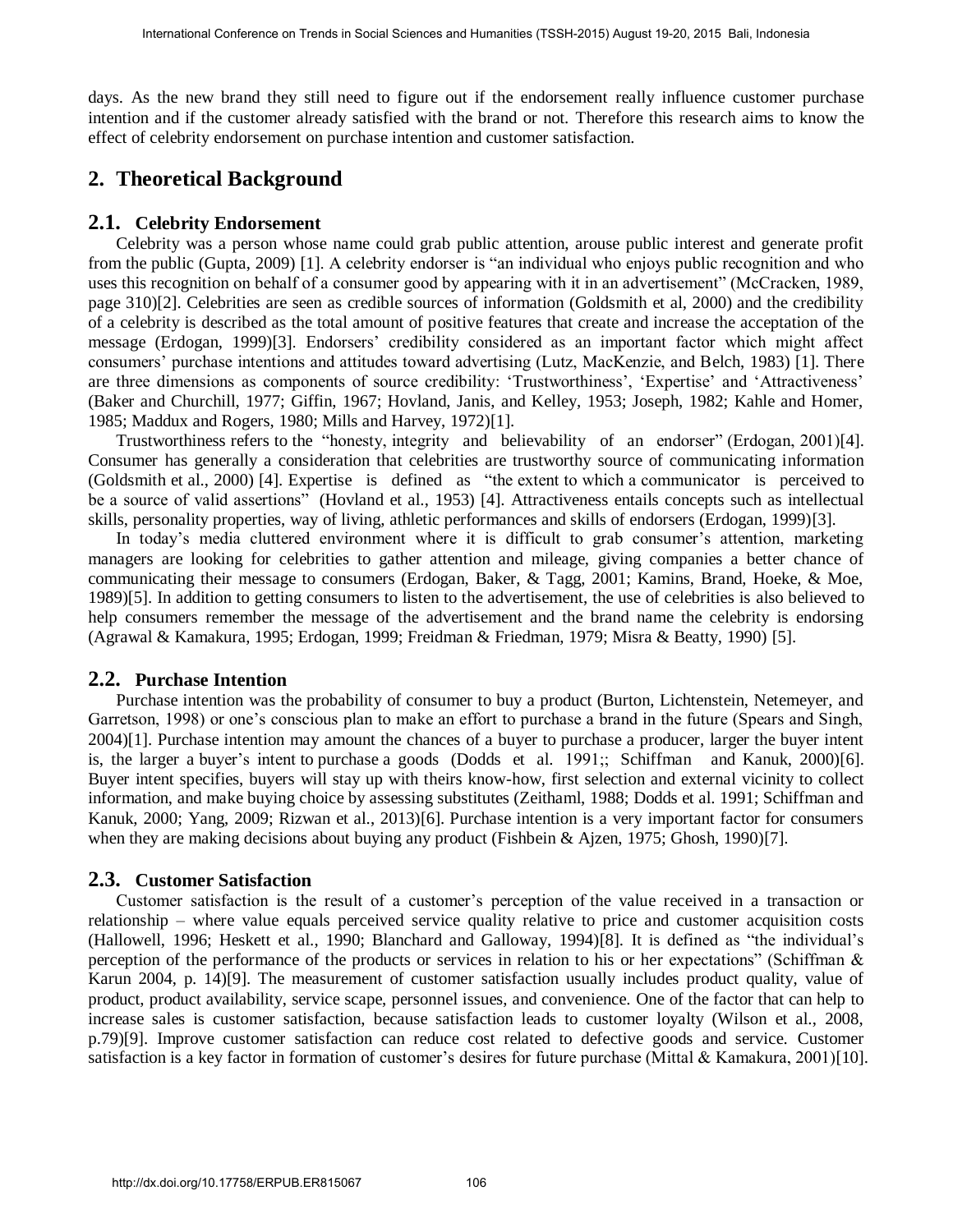

Fig.1: Structural Framework

Figure above show the framework of this research. Three hypothesis has been develop for this study which are given below:

H1: Endorsement has significant influence to purchase intention

H2: Endorsement has significant influence to customer satisfaction

H3: Endorsement affecting purchase intention then customer satisfaction

## **3. Research Methodology**

This research took place in Indonesia in period of time from March until July 2015. The samples of this research are costumers We Are The Walrus who live in Indonesia, more specifically they are who already buy and contact the official Line ID of We Are The Walrus. In this research, questionnaire that consisted of 36 questions was spread to 150 correspondents. There are three sections in the questionnaire; section 1 indicating demographic information, section 2 indicating glimpse profile of respondents, and section 3 indicating related questions with endorsement, purchase intention, and customer satisfaction. Twenty five of the questions consisted of a range of responses of strongly agree to disagree, on a 5 point scale.

## **4. Result**

### **4.1 Demographic Data**

|                             | Endorsement                                                                                           |                   | Purchase<br>Intention |                                | Customer<br>Satisfaction |
|-----------------------------|-------------------------------------------------------------------------------------------------------|-------------------|-----------------------|--------------------------------|--------------------------|
|                             |                                                                                                       |                   |                       | Fig.1: Structural Framework    |                          |
|                             | Figure above show the framework of this research. Three hypothesis has been develop for this study    |                   |                       |                                |                          |
| given below:                |                                                                                                       |                   |                       |                                |                          |
|                             | Endorsement has significant influence to purchase intention                                           |                   |                       |                                |                          |
|                             | Endorsement has significant influence to customer satisfaction                                        |                   |                       |                                |                          |
|                             | Endorsement affecting purchase intention then customer satisfaction                                   |                   |                       |                                |                          |
| <b>Research Methodology</b> |                                                                                                       |                   |                       |                                |                          |
|                             |                                                                                                       |                   |                       |                                |                          |
|                             | This research took place in Indonesia in period of time from March until July 2015. The samples       |                   |                       |                                |                          |
|                             | earch are costumers We Are The Walrus who live in Indonesia, more specifically they are who alrea     |                   |                       |                                |                          |
|                             | contact the official Line ID of We Are The Walrus. In this research, questionnaire that consisted     |                   |                       |                                |                          |
|                             | stions was spread to 150 correspondents. There are three sections in the questionnaire; section 1 inc |                   |                       |                                |                          |
|                             | nographic information, section 2 indicating glimpse profile of respondents, and section 3 indicating  |                   |                       |                                |                          |
|                             | stions with endorsement, purchase intention, and customer satisfaction. Twenty five of the qu         |                   |                       |                                |                          |
|                             | sisted of a range of responses of strongly agree to disagree, on a 5 point scale.                     |                   |                       |                                |                          |
|                             |                                                                                                       |                   |                       |                                |                          |
| <b>Result</b>               |                                                                                                       |                   |                       |                                |                          |
|                             |                                                                                                       |                   |                       |                                |                          |
|                             |                                                                                                       |                   |                       |                                |                          |
|                             |                                                                                                       |                   |                       |                                |                          |
| <b>Demographic Data</b>     |                                                                                                       |                   |                       |                                |                          |
|                             | TABLE I: Demographic and Glimpse Profile of Respondents<br>Age                                        |                   |                       | Ask.fm User                    |                          |
|                             | $\overline{<}15$                                                                                      | $\overline{4}$    | 3%                    | Yes                            | 114                      |
|                             | $15 - 18$                                                                                             | 50                | 33%                   | No                             | 36                       |
|                             | 19-24                                                                                                 | 93                | 62%                   | <b>Instagram User</b>          |                          |
|                             | >24                                                                                                   | 3                 | 2%                    | Yes                            | 145                      |
|                             | Gender                                                                                                |                   |                       | No                             | 5                        |
|                             | Male                                                                                                  | 25                | 17%                   | Source information about brand |                          |
|                             | Female                                                                                                | 125               | 83%                   | Friend                         | 31                       |
|                             | Job                                                                                                   |                   |                       | Ask.fm                         | 63                       |
|                             | Student                                                                                               | 33                | 22%                   | Instagram                      | 48                       |
|                             | Colleger                                                                                              | 103               | 69%                   | Other                          |                          |
|                             | Employee                                                                                              | 11                | 7%                    | <b>Contact brand's LineID</b>  |                          |
|                             | Entrepreneur<br>Other                                                                                 | $\mathbf{0}$<br>3 | $0\%$<br>2%           | Yes<br>N <sub>o</sub>          | 137<br>13                |
|                             | <b>Domicile</b>                                                                                       |                   |                       | Number of books purchased      |                          |
|                             | Jakarta                                                                                               | 54                | 36%                   | 1pc                            | 107                      |
|                             | Bandung                                                                                               | 49                | 32%                   | 2-3pcs                         | 41                       |
|                             | Other                                                                                                 | 48                | 32%                   | $\geq$ 4pcs                    | $\mathfrak{2}$           |
|                             | <b>Spending per Month</b>                                                                             |                   |                       |                                |                          |
|                             | $<$ Rp1,000,000                                                                                       | 28                | 19%                   |                                |                          |
|                             | Rp1,000,000-Rp2,000,000                                                                               | 102               | 68%                   |                                |                          |
|                             | Rp2,000,001-Rp3,000,000                                                                               | 15                | 10%                   |                                |                          |
|                             | $>$ Rp3,000,000                                                                                       | 5                 | 3%                    |                                |                          |
|                             |                                                                                                       |                   |                       |                                |                          |
|                             | Table above depicts the demographic profile of 150 respondents consist of age, gender, job, and r     |                   |                       |                                |                          |
|                             |                                                                                                       |                   |                       |                                |                          |
|                             | nding also the glimpse profiles about the respondents. Most of respondents are Ask.fm and Instagran   |                   |                       |                                |                          |
|                             | ch those two applications are the main selling channel of the brand. Table also contains customers'   |                   |                       |                                |                          |
|                             | primation about the brand, whether they contact the brand or not, and number of book purchased,       |                   |                       |                                |                          |
|                             |                                                                                                       |                   |                       |                                |                          |
|                             |                                                                                                       |                   |                       |                                |                          |
|                             | http://dx.doi.org/10.17758/ERPUB.ER815067                                                             |                   | 107                   |                                |                          |

Table above depicts the demographic profile of 150 respondents consist of age, gender, job, and monthly spending also the glimpse profiles about the respondents. Most of respondents are Ask.fm and Instagram users, which those two applications are the main selling channel of the brand. Table also contains customers' source information about the brand, whether they contact the brand or not, and number of book purchased,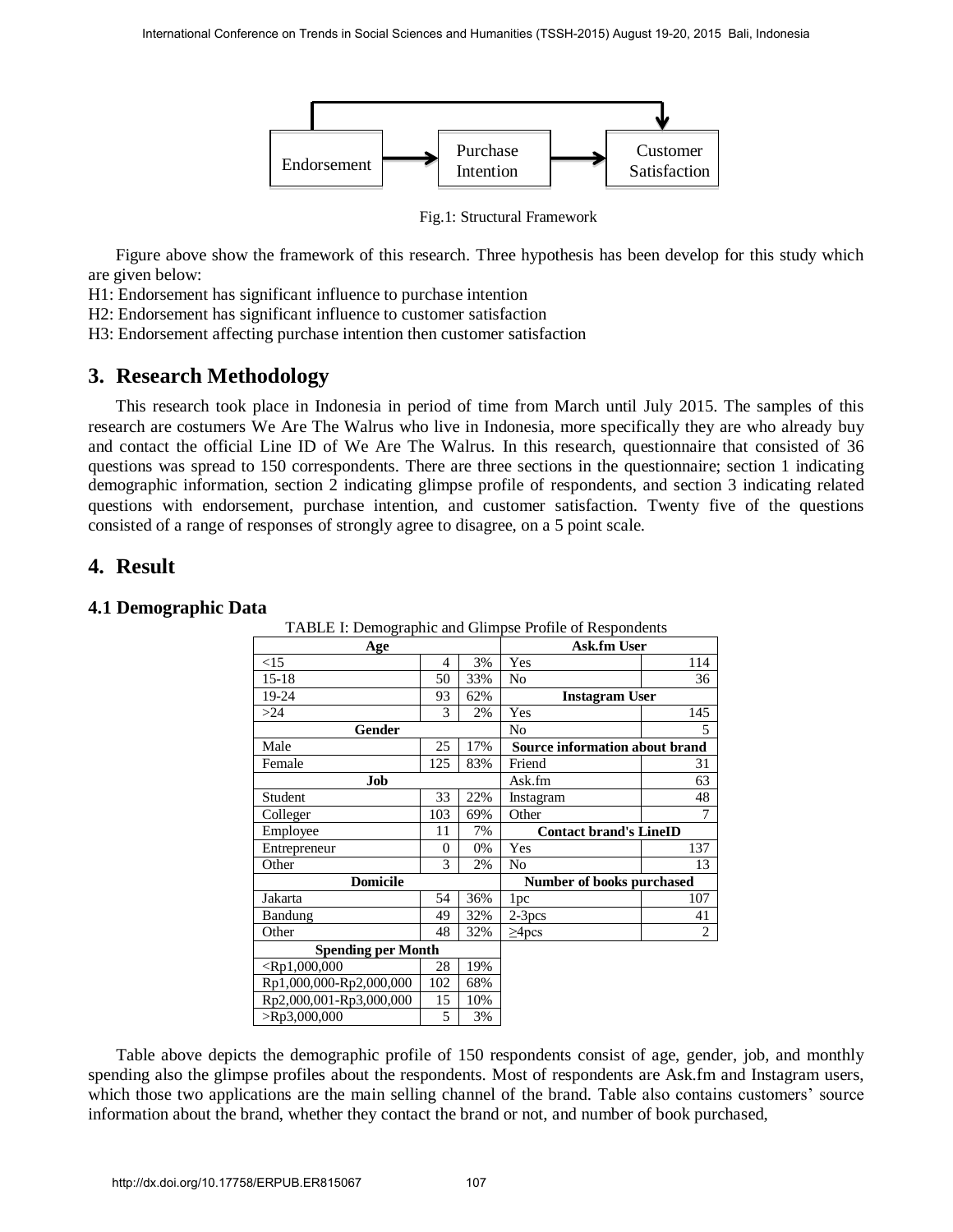#### **4.2 Validity and Reliability Test**

| Variables                    | Number of items | Cronbach's Alpha | кмо   | Sig. |
|------------------------------|-----------------|------------------|-------|------|
| Endorsement                  |                 | 0.832            | 0.78  |      |
| Purchase Intention           |                 | 0.804            |       |      |
| <b>Customer Satisfaction</b> |                 | ).87             | ).864 |      |

From the test result, it is known that value of Cronbach's Alpha are more than 0.6, which means the entire items are reliable. A variable can be said to be reliable if the Cronbach's Alpha value  $> 0.70$  (Nunnally  $\&$ Bernstein, 1994)[11]. Kaiser-Meyer-Oklin value were >0.6 which exceeded the recommended value of 0.6 (Kaiser, 1970, 1974)[1]. Barlett's Test of Sphericity (Bartlett, 1954) was 0.000 < 0.05 reached statistical significance<sup>[1]</sup>. So, all variables are reliable and valid.

### **4.3 Correlation**

|                    |                                                                                                                                                                                                                                                                                                                                                                                                                                                                          | TABLE II: Validity and Reliability Table                     |                                     |                                |                                                      |                          |
|--------------------|--------------------------------------------------------------------------------------------------------------------------------------------------------------------------------------------------------------------------------------------------------------------------------------------------------------------------------------------------------------------------------------------------------------------------------------------------------------------------|--------------------------------------------------------------|-------------------------------------|--------------------------------|------------------------------------------------------|--------------------------|
|                    | <b>Variables</b><br>Endorsement                                                                                                                                                                                                                                                                                                                                                                                                                                          | Number of items<br>4                                         | <b>Cronbach's Alpha</b><br>0.832    |                                | <b>KMO</b><br>0.78                                   | Sig.<br>$\boldsymbol{0}$ |
|                    | Purchase Intention                                                                                                                                                                                                                                                                                                                                                                                                                                                       | 9                                                            | 0.804                               |                                | 0.713                                                | 0                        |
|                    | <b>Customer Satisfaction</b>                                                                                                                                                                                                                                                                                                                                                                                                                                             | 12                                                           | 0.87                                |                                | 0.864                                                | $\boldsymbol{0}$         |
| <b>Correlation</b> | From the test result, it is known that value of Cronbach's Alpha are more than 0.6, which means the<br>as are reliable. A variable can be said to be reliable if the Cronbach's Alpha value $> 0.70$ (Nuni<br>nstein, 1994)[11]. Kaiser-Meyer-Oklin value were >0.6 which exceeded the recommended value<br>iser, 1970, 1974)[1]. Barlett's Test of Sphericity (Bartlett, 1954) was $0.000 < 0.05$ reached sta<br>ificance[1]. So, all variables are reliable and valid. |                                                              |                                     |                                |                                                      |                          |
|                    |                                                                                                                                                                                                                                                                                                                                                                                                                                                                          |                                                              | <b>TABLE III: Correlation Table</b> |                                |                                                      |                          |
|                    |                                                                                                                                                                                                                                                                                                                                                                                                                                                                          |                                                              | EN                                  | PI                             | $\overline{\text{CS}}$                               |                          |
|                    |                                                                                                                                                                                                                                                                                                                                                                                                                                                                          | Pearson Correlation                                          | $\mathbf{1}$                        | .349                           | $.258$ <sup>*</sup>                                  |                          |
|                    | EN<br>Sig. (2-tailed)                                                                                                                                                                                                                                                                                                                                                                                                                                                    |                                                              |                                     | .000                           | .001                                                 |                          |
|                    | N                                                                                                                                                                                                                                                                                                                                                                                                                                                                        | Pearson Correlation                                          | 150<br>$.349**$                     | 150                            | 150<br>$.647**$<br>1                                 |                          |
|                    | PI<br>Sig. (2-tailed)                                                                                                                                                                                                                                                                                                                                                                                                                                                    |                                                              | .000                                |                                | .000                                                 |                          |
|                    | N                                                                                                                                                                                                                                                                                                                                                                                                                                                                        |                                                              | 150                                 |                                | 150<br>150                                           |                          |
|                    |                                                                                                                                                                                                                                                                                                                                                                                                                                                                          | Pearson Correlation                                          | $.258***$                           | $.647**$                       | 1                                                    |                          |
|                    | $\overline{\text{CS}}$<br>Sig. (2-tailed)<br>N                                                                                                                                                                                                                                                                                                                                                                                                                           |                                                              | .001<br>150                         | .000<br>150                    | 150                                                  |                          |
|                    |                                                                                                                                                                                                                                                                                                                                                                                                                                                                          | **. Correlation is significant at the 0.01 level (2-tailed). |                                     |                                |                                                      |                          |
|                    | <b>Path Analysis</b>                                                                                                                                                                                                                                                                                                                                                                                                                                                     |                                                              |                                     |                                |                                                      |                          |
|                    | The first layer regression for the framework model                                                                                                                                                                                                                                                                                                                                                                                                                       |                                                              |                                     |                                |                                                      |                          |
|                    |                                                                                                                                                                                                                                                                                                                                                                                                                                                                          |                                                              |                                     |                                | <b>TABLE V : Coefficients<sup>a</sup></b>            |                          |
|                    | <b>TABLE IV: Model Summary</b> <sup>b</sup>                                                                                                                                                                                                                                                                                                                                                                                                                              |                                                              | Model                               | Unstandardized<br>Coefficients | Standardized<br>Coefficients                         | t                        |
| R                  |                                                                                                                                                                                                                                                                                                                                                                                                                                                                          |                                                              |                                     | Std. Error<br>B                | Beta                                                 |                          |
| Model              | R Square<br>Adjusted R<br>Square                                                                                                                                                                                                                                                                                                                                                                                                                                         | Std. Error of<br>the Estimate                                | (Constant)                          | 3.420<br>.159                  |                                                      | 21.558                   |
| .349 <sup>a</sup>  | .121<br>.116                                                                                                                                                                                                                                                                                                                                                                                                                                                             | .41328                                                       | EN                                  | .191<br>.042                   | .349                                                 | 4.524                    |
|                    | . Predictors: (Constant), EN<br>. Dependent Variable: PI                                                                                                                                                                                                                                                                                                                                                                                                                 |                                                              | Dependent Variable: PI<br>a.        |                                |                                                      |                          |
|                    |                                                                                                                                                                                                                                                                                                                                                                                                                                                                          |                                                              |                                     |                                | EN variable has significant influence to PI variable |                          |
|                    | 00<0.005), so the structural equation is                                                                                                                                                                                                                                                                                                                                                                                                                                 |                                                              |                                     |                                |                                                      |                          |
|                    |                                                                                                                                                                                                                                                                                                                                                                                                                                                                          | $PI = 0.349EN + \theta 1$                                    |                                     |                                |                                                      |                          |
|                    |                                                                                                                                                                                                                                                                                                                                                                                                                                                                          | $el = \sqrt{(1 - Rsquare)} = \sqrt{(1 - 0.121)} = 0.937$     |                                     |                                |                                                      |                          |
|                    | e second layer regression for the framework model                                                                                                                                                                                                                                                                                                                                                                                                                        |                                                              |                                     |                                |                                                      |                          |

#### TABLE III: Correlation Table

From the output above, all Pearson Correlation score have star and all significant score are <0.05, which means there are significant correlation between variables.[12]

#### **4.4 Path Analysis**

| <b>TABLE IV: Model Summary</b> <sup>D</sup> |                   |      |                                 |                               |  |  |
|---------------------------------------------|-------------------|------|---------------------------------|-------------------------------|--|--|
| Model                                       | R                 |      | R Square   Adjusted R<br>Square | Std. Error of<br>the Estimate |  |  |
|                                             | .349 <sup>a</sup> | .121 | .116                            | .41328                        |  |  |

b. Dependent Variable: PI

|            |                |            | TADLE V : COUNCIUS |        |      |  |  |
|------------|----------------|------------|--------------------|--------|------|--|--|
| Model      | Unstandardized |            | Standardized       |        | Sig. |  |  |
|            | Coefficients   |            | Coefficients       |        |      |  |  |
|            |                | Std. Error | Beta               |        |      |  |  |
| (Constant) | 3.420          | .159       |                    | 21.558 | .000 |  |  |
| EN         | .191           | .042       | .349               | 4.524  | .000 |  |  |
|            |                |            |                    |        |      |  |  |

EN variable has significant influence to PI variable (Sig.

0.000<0.005), so the structural equation is

$$
PI = 0.349EN + \mathcal{C}1 \tag{1}
$$

$$
e1 = \sqrt{(1 - Rsquare)} = \sqrt{(1 - 0.121)} = 0.937
$$
 (2)

The second layer regression for the framework model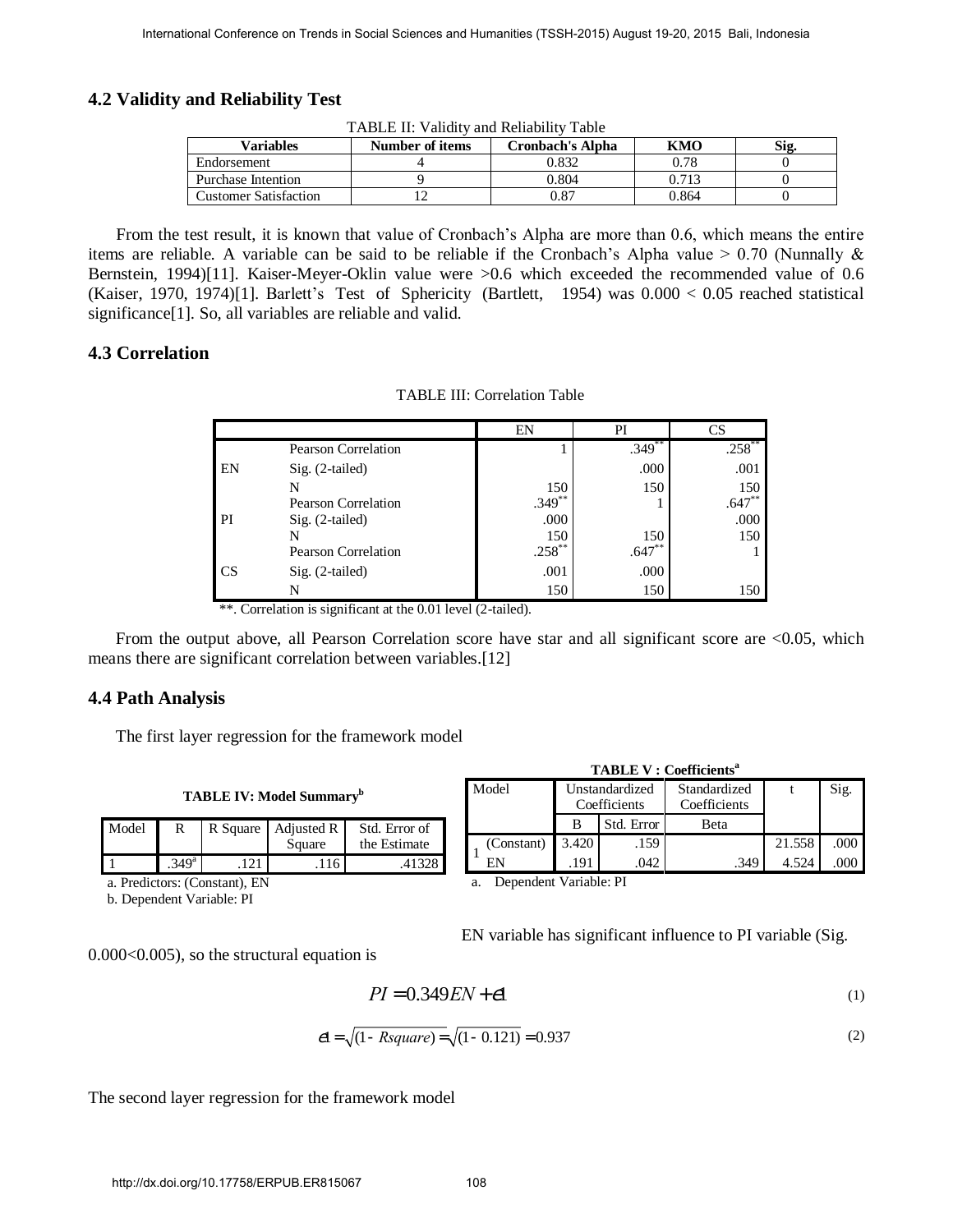| <b>TABLE VI: Model Summary</b> <sup>b</sup> |                                              |                                                                |        |              |  |  |  |  |
|---------------------------------------------|----------------------------------------------|----------------------------------------------------------------|--------|--------------|--|--|--|--|
| Model                                       | Adjusted R<br>Std. Error of<br>R Square<br>R |                                                                |        |              |  |  |  |  |
|                                             |                                              |                                                                | Square | the Estimate |  |  |  |  |
|                                             | .647 <sup>a</sup><br>.419                    |                                                                |        |              |  |  |  |  |
|                                             |                                              | a. Predictors: (Constant), PI, EN<br>b. Dependent Variable: CS |        |              |  |  |  |  |

|  | <b>TABLE VII: Coefficients<sup>a</sup></b> |
|--|--------------------------------------------|
|  |                                            |

| Model      | Unstandardized<br>Coefficients |      | Standardized<br>Coefficients |       | Sig. |
|------------|--------------------------------|------|------------------------------|-------|------|
|            | Std. Error<br>в                |      | Beta                         |       |      |
| (Constant) | 1.176                          | .289 |                              | 4.077 | .000 |
| EN         | .022                           | .040 | .037                         | .559  | .577 |
|            | .694                           | .073 |                              | 446   |      |

a. Dependent Variable: CS

EN variable has no significant influence to CS variable (Sig. 0.577>0.005) then EN variable is eliminated from the model. While PI variable has significant influence to CS variable (Sig. 0.000<0,005), so the structural equation is

$$
CS = 0.633PI + \mathcal{O}2 \tag{3}
$$

$$
e2 = \sqrt{(1 - \text{Rsquare})} = \sqrt{(1 - 0.419)} = 0.762\tag{4}
$$

## **5. Conclusion**



Fig. 2: Structural Framework after Path-analysis

After doing the data analysis, proved that endorsement (EN) has direct influence to purchase intention (PI) as big as 34.9% *(H1 is accepted)* and does not have significant influence to customer satisfaction (CS) (*therefore H2 is rejected).* Endorsement has indirect influence to customer satisfaction through purchase intention as big as 0.349x0.633 = 0.22 *(H3 is accepted)*. Purchase Intention (PI) has direct influence to customer satisfaction as big as 63.3%. So, customer satisfaction is significantly affected by purchase intention.

## **6. Acknowledgement**

Researcher would like to give deepest appreciation for the help and support to these following people who have contributed in making this research possible.

Mr.Harimukti Wandebori, as my supervisor, for giving me his guide, advice, suggestions, comments, and sharing his knowledge, and giving his help to finish this research.

Ms.Fitri Aprilianty, as my tutor, for giving her time and helping me check this research.

Mrs. Shimaditya Nuraeni, as my Statistical Lecturer, for giving me suggestion for data processing.

Mr. Dalzi Danil, as the brand owner, for giving me his time and helping me by sharing about his brand.

My family, for their moral and financial support, also encouragement and spirit so this research can be finished.

## **7. Reference**

- [1] Au-Yeung Pui Yi, "Effects of Celebrity Endorsement on Consumer Purchasing Intention of Apparel Products," Bachelor of Arts thesis, Institute of Textile & Clothing The Hongkong Polytechnic University, Hongkong, China, 2012.
- [2] L. Langmeyer and M.Walker, "A First Step to Identify the Meaning in Celebrity Endrosers," *Advances in Consumer Research*, vol.18, 00.364-371, 1991.